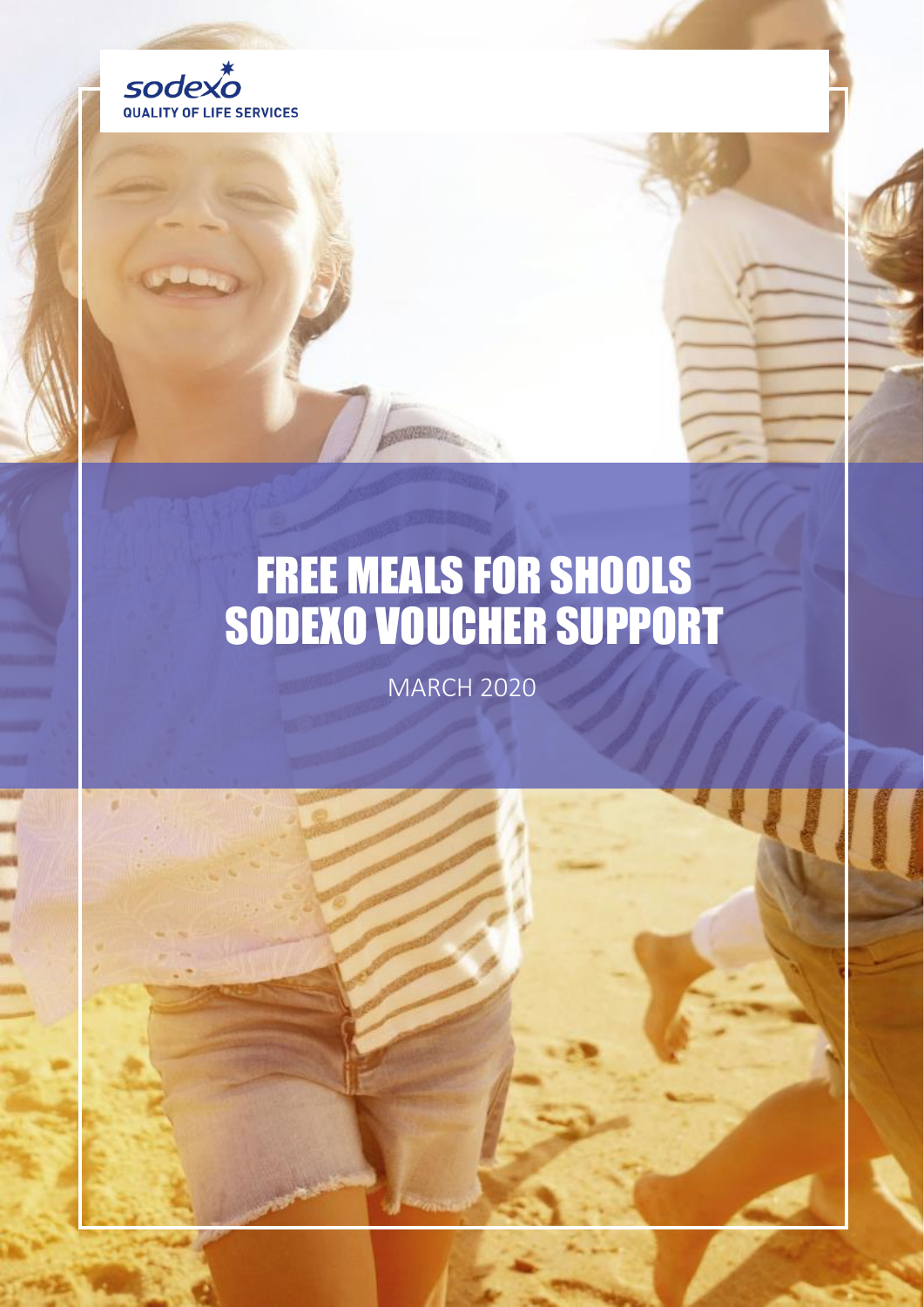### HOW IT ALL WORKS FOR PARENTS

**O1** Parent receives their digital eVoucher cheque email<br>which will have their cheque number and validation code

02

Parents go to [www.vouchershopexchange.co.uk](http://www.vouchershopexchange.co.uk/) and enters their cheque number and validation code



03

Parents then chooses which supermarket eVoucher they would like, you must spend your full cheque value at once. Parent then completes the form with their email address and submits the order.

The eVoucher is sent instantly to the parent's email address, they<br>then spend it instore either by presenting their mobile or printed.